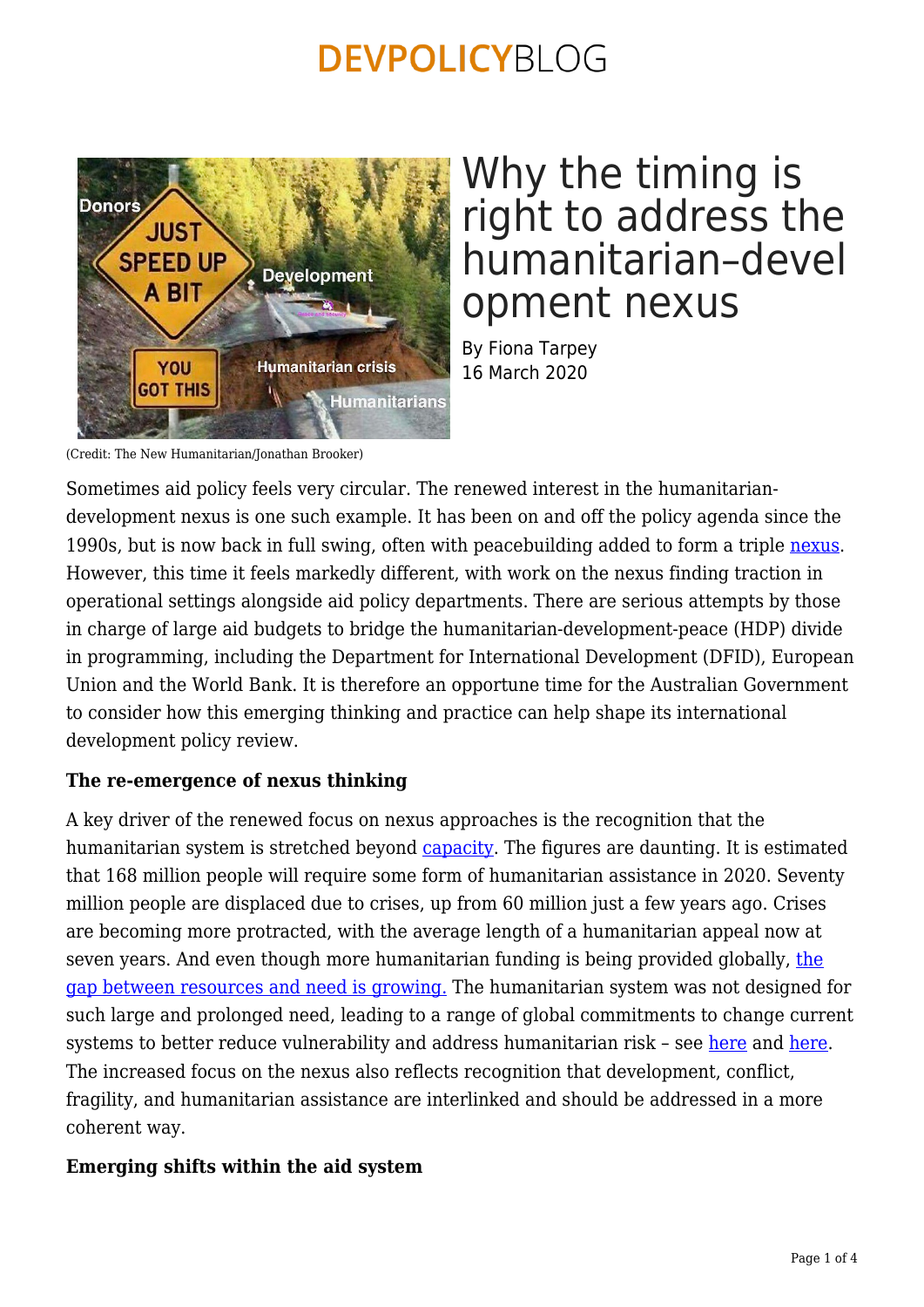Previous attempts at nexus approaches have typically been challenged by traditional aid architecture, which is structured in silos, with different financing streams, donor systems, and interests. More recently though, we are seeing some structural shifts in support of nexus approaches. The UN has established, with support from the Word Bank, the ["New](https://www.un.org/jsc/content/new-way-working) [Way of Working" \(NWoW\),](https://www.un.org/jsc/content/new-way-working) designed to operationalise the work of humanitarian, development and peace actors towards collective outcomes at the country level. NWoW pilots have been rolled out in a number or countries, and a major [independent review](https://cic.nyu.edu/publications/the-triple-nexus-in-practice) has identified early positive changes.

Flexible donor financing and behaviour is proving to be critical to supporting nexus approaches. Some traditional development agencies have introduced new humanitarian financing instruments, such as the World Bank's new [Famine Action Mechanism](https://www.worldbank.org/en/programs/famine-early-action-mechanism), a financial instrument that can release prearranged finance to regions at risk of famine. The World Bank also just released its strategy for [Fragility, Conflict and Violence 2010–2025,](http://documents.worldbank.org/curated/en/844591582815510521/pdf/World-Bank-Group-Strategy-for-Fragility-Conflict-and-Violence-2020-2025.pdf) signalling a significant increase in funding to work on HDP and fragility in low and middle income countries.

### **The challenges**

Yet, the move to building a closer relationship between development and humanitarian actors remains contentious. The purpose of humanitarian action is to save lives, minimise suffering and protect the dignity of people. The modus operandi for humanitarian actors is also critical – impartial, neutral and independent humanitarian action. This can often run counter to development's traditional focus on strengthening the capacity of the State and its institutions. Strengthening collaboration and coherence between these approaches is taking time and some key issues related to principles and preserving humanitarian space have yet to be resolved. Reports from the field are mixed, with recent reports highlighting that "the nexus is easy to say, harder to deliver, and still surprisingly [controversial](https://www.thenewhumanitarian.org/special-report/2019/09/24/triple-nexus-humanitarian-development-peacebuilding-views)".

#### **Into the fray – DAC recommendations**

In response, last year the OECD's Development Assistance Committee (OECD DAC) published its [recommendations](https://legalinstruments.oecd.org/public/doc/643/643.en.pdf) on the HDP nexus. The recommendations articulate a focus on joint risk-informed analysis, addressing root causes and structural drivers and using political engagement at all levels to prevent crises, resolve conflicts and build peace. This promotes a pragmatic approach, building on the comparative advantage of each of the HDP domains. It does this while recognising the primacy of humanitarian principles, access and space. While not addressing all challenges, this guidance document forms a critical and common reference point for all actors.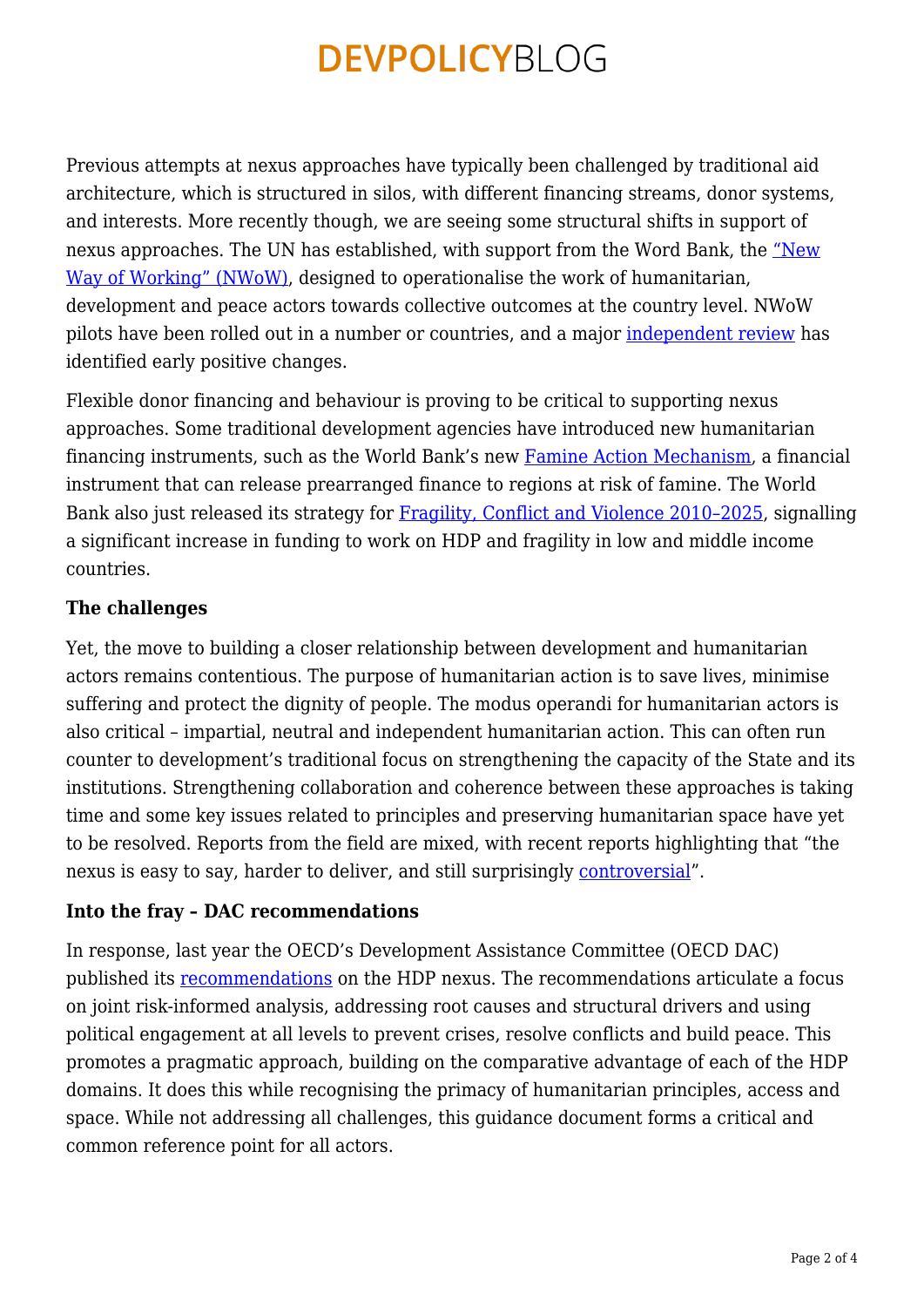#### **Implications for the review of Australia's international development policy**

Australia has introduced elements of nexus programming, including multi-year funding, in its humanitarian assistance to populations affected by crises in Syria, Iraq and Afghanistan, and plan further support for Myanmar and Bangladesh. A recent [evaluation](https://www.dfat.gov.au/sites/default/files/syria-crisis-humanitarian-resilience-package-evaluation-report.pdf) of the Syria package was positive. This is a good start but more can be done. The impact of nexus thinking on DFAT's development assistance in our region is less clear. Australia delivers the bulk of its assistance in Asia and the Pacific, the most disaster-prone region in the world, and home to 10 countries defined as *fragile*, according to the recently released [OECD report](http://www3.compareyourcountry.org/states-of-fragility/overview/0/) [on states of fragility.](http://www3.compareyourcountry.org/states-of-fragility/overview/0/) Yet, a humanitarian lens is rarely applied to mainstream DFAT planning, business practice and performance frameworks.

Importantly, a nexus approach would require DFAT to ensure its aid investment and sector plans more systemically address the drivers and root causes of humanitarian issues (a recommendation that was also made by the OECD Development Co-operation peer review in 2018). Further to this, these plans need to integrate preventative methods and approaches such as conflict resolution, peacebuilding, disaster risk reduction, pandemic preparedness, resilience and climate adaptation. The predictive tools and methods to do this work are increasingly available: for example, data and satellite imaging of weather forecasts and predictive tools for conflict prevention.

Good practice would also be to ensure that contingency plans for known risks, such as seasonal droughts and cyclones, are mainstreamed through all planning processes. These contingency plans could identify pre-existing financing, enabling anticipatory and preventative action to take place prior to a crisis being realised. DFAT can learn from work being trialled in this area by donors and agencies such as **DFID**, the [Start Network](https://startnetwork.org/new-financing) and [Red](https://www.odi.org/opinion/10476-map-showing-fba-initiatives-and-short-descriptions-selected-pilots) [Cross.](https://www.odi.org/opinion/10476-map-showing-fba-initiatives-and-short-descriptions-selected-pilots) DFAT country plans could also support more investment in social safety nets that address humanitarian needs and preserve livelihoods during and after emergencies, with complementary and flexible financing available in emergency contexts to meet the needs of the most vulnerable who often still fall through the gaps in these nets.

#### **Conclusion**

The past few months have shown the significant disruption that humanitarian crises can bring to human lives and long-term development outcomes. It has also shown the critical importance of being able to react quickly to unforeseen crises. It is timely for humanitarian action, along with peacebuilding, prevention and risk reduction, to move from the margins of aid policy to become more central considerations. Given the global momentum, there is much more the Australian Government can do to make its development and humanitarian